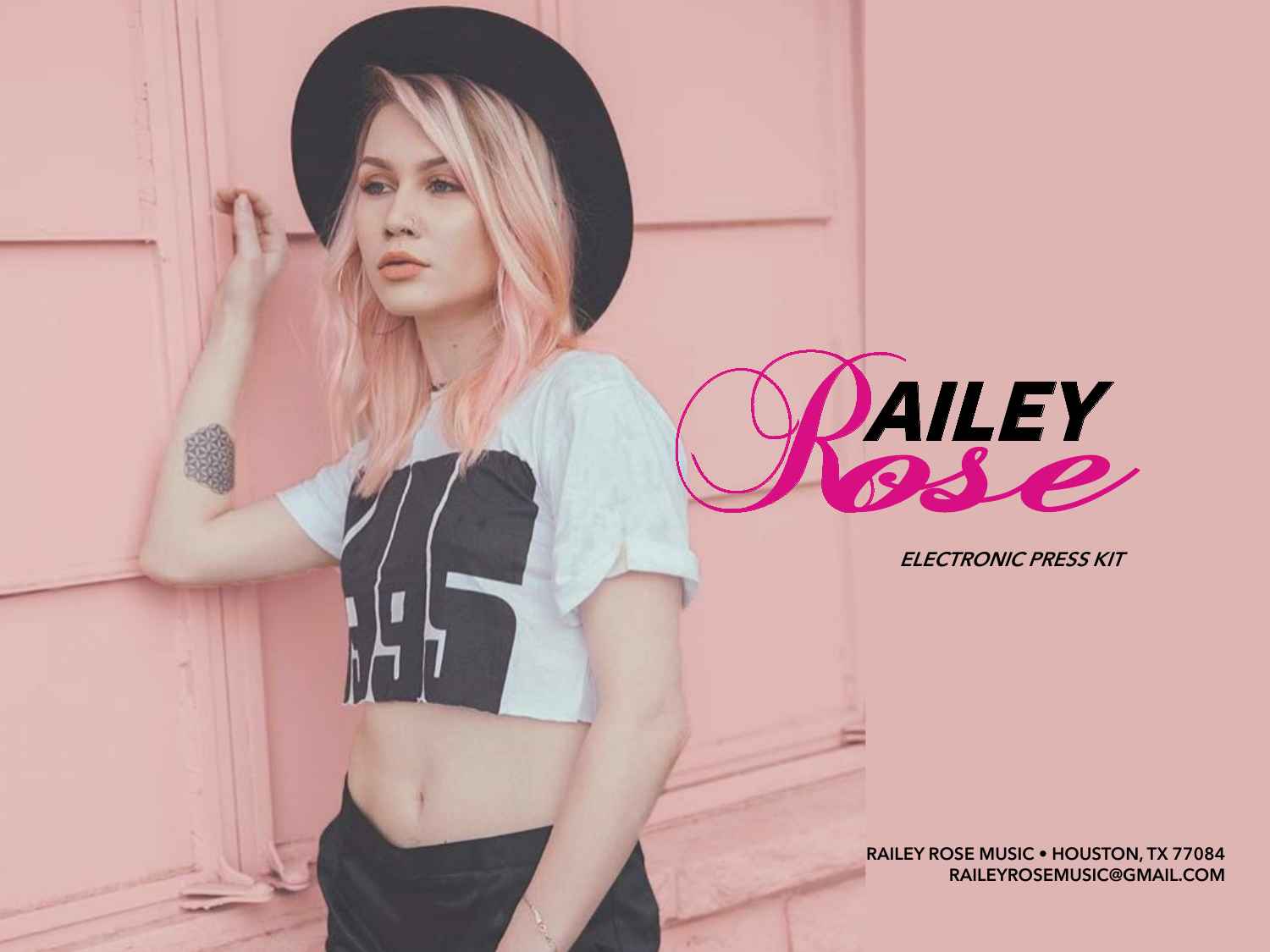



Railey Rose, 24, is an American singer, songwriter from Houston, Texas. Rose's musical aesthetic can be described as meshing alternative pop vocals with hip hop and contemporary r&b stylings. Railey Rose works hard to own her sound and is confident in her emerging career.

Rose credits all of the late night jams sessions with her dad, a blues, rock guitarist and songwriter for her love of music. Rose's interest in recording music began in high school, but it wasn't until after graduation that she knew singing and writing music was her calling. "I knew that music is what I was put on this earth to do," Rose said. After handling the loss of friends and family and ending a relationship, she remained determined to inspire others to go for their dreams, despite their setbacks. "I networked and built new relationships. I tried to record in the studio every chance I got so I could perfect my craft." Rose said. She thinks her best strength as an artist is her versatility and uniqueness in her voice and delivery. "No no one can take that away from me" Rose said.

Along her journey as an indie artist, Rose's music career dreams became a reality when a regular day at work, recording music in Houston's Downtown Art District, led her to sign a deal with 1501 Certified Entertainment. Rose's manager, Juice, admired her hustle and talent and began flaunting the upcoming artist music. The summer of 2017, Rose was invited to the 1501 studio and recorded some vocals for Carl Crawford, CEO of 1501 Certified Entertainment.

Crawford liked Rose's alternative R&B sound and appreciated that her lyrics revolved around raw moments of personal experiences in the themes of love, life and controversy. In late 2018, Rose signed a label deal. "1501 gave me a platform that would've taken longer if we had never crossed paths." Rose said. "I'm forever grateful to be in the position I'm in now." Rose has since released multiple singles, available on all music platforms. From the laid back aesthetic on "LAX" to the attitude and heavenly melodies on "How Could You", Rose proves that her sound needs to be heard and indulged in. Her hip, sensually sweet voice adds relaxation while listening to her music. Her latest single, "Friday", finds her feather light tone, sexy and aloof over an energetic beat that uplifts for a positive vibe that flexes the best turn up for your weekend.

Continuing in her momentum, Rose recently revealed her debut EP "Sounds of a Rose" will release the winter of 2019. "I feel so proud and humble to create my own" Rose said. The project features production of two grammy nominated producers also released through 1501 Certified Ent. The EP will reflect the sweet sounds and struggles Rose dealt with throughout her life. It presents music with real and raw feelings, that other roses from concrete can relate to."I want to be able to leave my mark on earth with my music, but without having boundaries." Rose said. She hopes her listeners will pay close attention to her lyrics and she promises to deliver a body of work that will compliment the musical spaces of today and the future. Railey Rose is one to keep your ear on moving forward.

## **RAILEY ROSE MUSIC • HOUSTON, TX 77084 RAILEYROSEMUSIC@GMAIL.COM**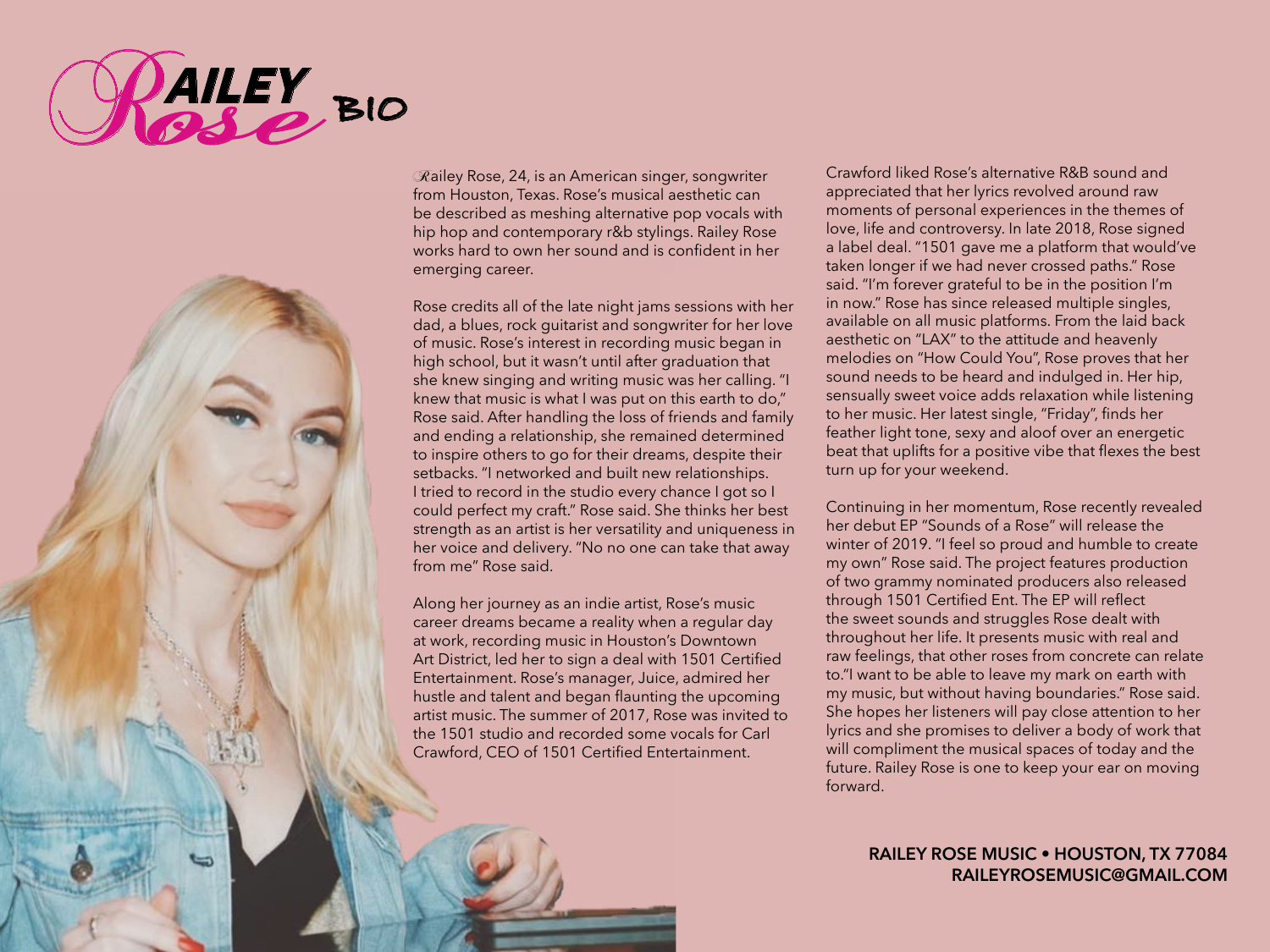

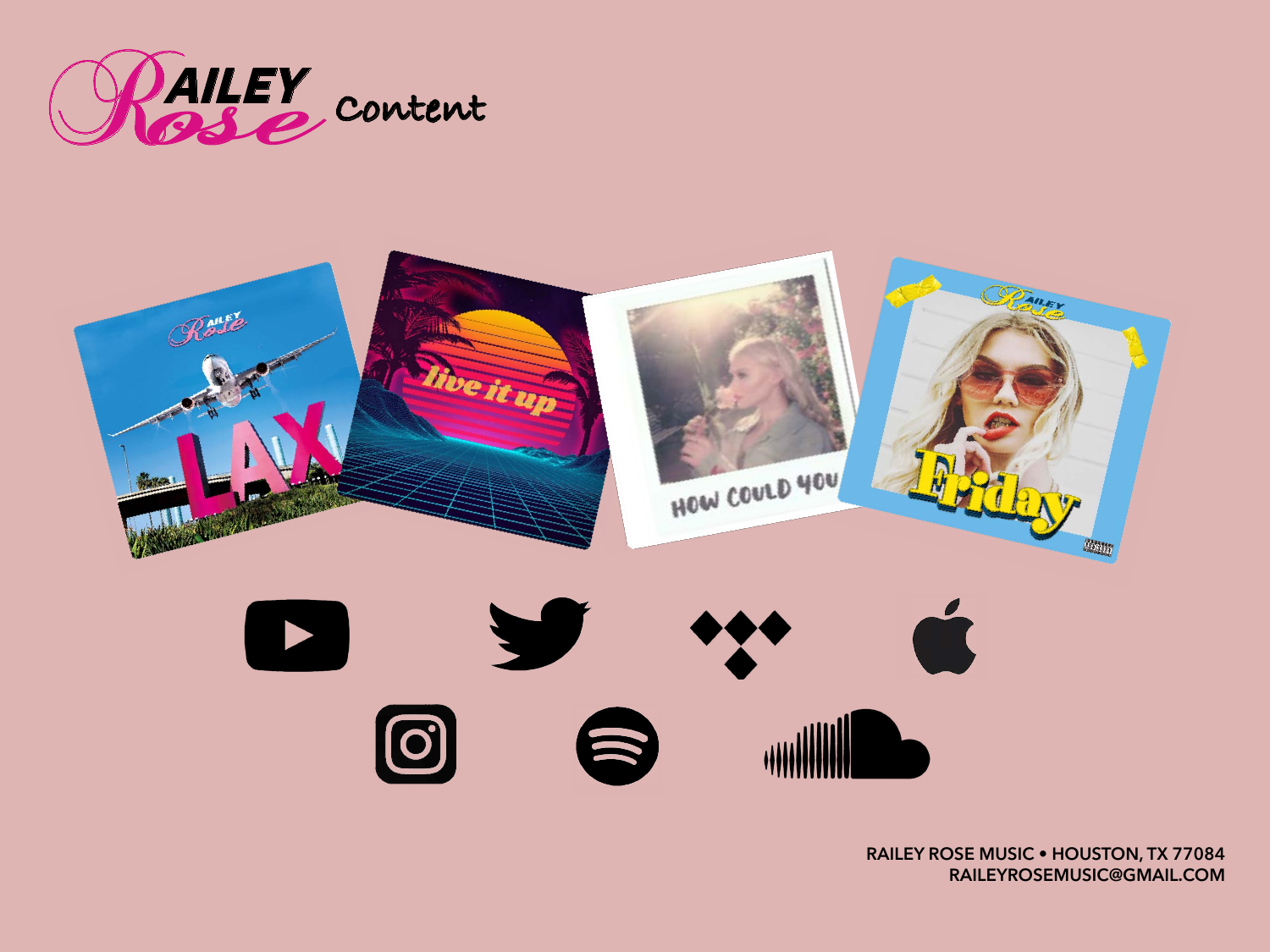



**RAILEY ROSE MUSIC • HOUSTON, TX 77084 RAILEYROSEMUSIC@GMAIL.COM**